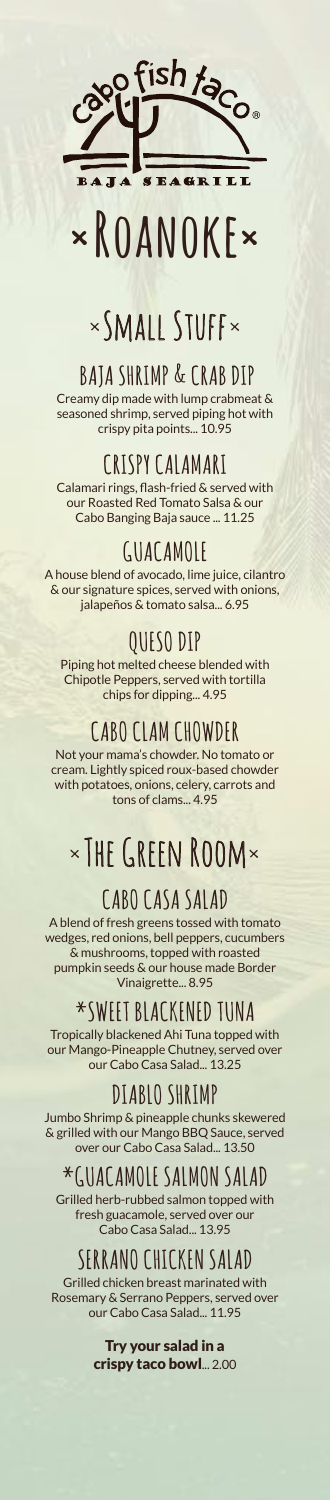## ×The Taco Stand×

**Served with your [choice of side](#page-3-0)**

## ×Cabo Signature Tacos×

**YOUR CHOICE OF:** A Baja specialty! Two flour tortillas stuffed with cabbage, tomato, guacamole, cheese & finished with our Cilantro White Sauce.

**BEER-BATTERED TOFU**... 10.25 **GRILLED SERRANO CHICKEN**... 10.95 **BEER-BATTERED WHITE FISH**... 10.95 **BEER-BATTERED SHRIMP**... 11.50 **GRILLED STEAK**... 11.50 **CRISPY CALAMARI** ... 11.25 **BLACKENED MAHI-MAHI**... 11.75 **\*GRILLED LEMON AHI TUNA**... 11.95 **FRIED OYSTER**... 11.95 \*GRILLED SALMON 11.95

## ×Cabo Specialty Tacos×

### **THAI CHILI TOFU TACOS**

Beer battered tofu topped with our Sweet Thai Chili Sauce, stuffed with guacamole, fresh greens,tomato & mixed cheese... 10.95

### **BBQ MAHI-MAHI TACOS**

Grilled Mango BBQ Mahi-Mahi with Mexi slaw, tomato, guacamole & mixed cheese, finished with our Cilantro White Sauce... 12.25

### **LEMON GRILLED SHRIMP TACOS**

Lemon-grilled shrimp, stuffed with guacamole, pickled onion, fresh greens, tomato & mixed cheese, finished with our Cilantro White Sauce... 12.50

### **BUFFALO SHRIMP TACOS**

Beer battered shrimp tossed with a spicy garlic buffalo sauce, stuffed with fresh greens, tomato, guacamole, mixed cheese & finished with our Cilantro White Sauce... 12.50

### **CARNE ASADA TACOS**

Grilled steak sautéed in a roasted tomato sauce with peppers and onions, stuffed with guacamole, tomato, mixed cheese & fresh greens... 12.25

### **\*HONEY SOY GLAZED SALMON TACOS**

Grilled salmon tossed with our Honey Soy Glaze, stuffed with mixed greens, guacamole, tomato & mixed cheese, finished with our Honey Wasabi Sauce...12.75

### **SOY GINGER SHRIMP TACOS**

Beer battered shrimp tossed in our Soy Ginger Glaze, stuffed with cabbage, tomato, guacamole & mixed cheese, finished with sesame seeds & scallions... 12.50

### **\*TAVARUA (TAV-A-ROO) TUNA TACOS**

Blackened lemon rubbed Ahi tuna in a kiwi-pineapple fajita sauce, stuffed with fresh greens, tomato, guacamole & mixed cheese, topped with our Honey Wasabi Sauce... 12.75

### **BANGING BAJA TACOS**

Beer battered shrimp tossed with our Baja Bang Bang Sauce served in two flour tortillas stuffed with mixed greens, tomato, guacamole & mixed cheese... 12.25

### **CAJUN OYSTER TACOS**

Fried oysters with guacamole, tomato, cheese, fresh greens & topped with Cajun aioli with choice of side... 12.95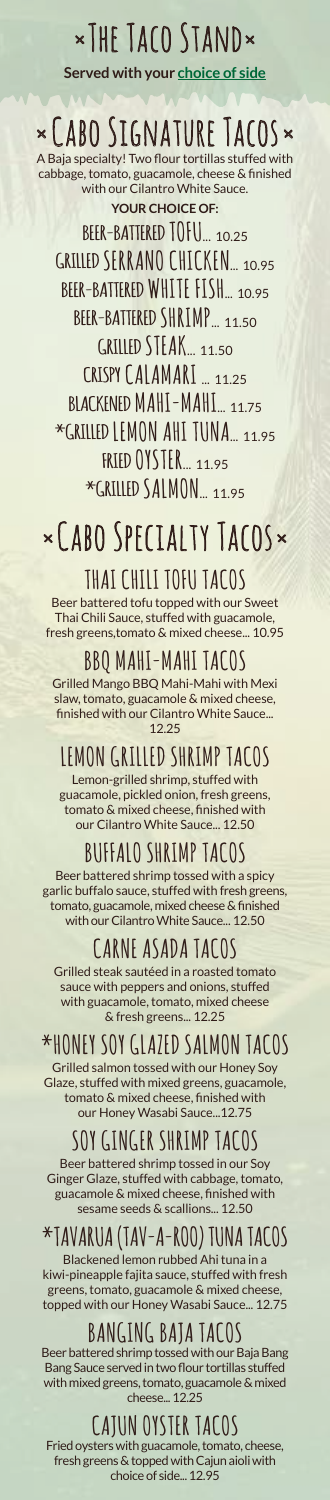## Roadside Wraps & Burritos

**Served with your [choice of side](#page-3-0)**

#### **SOUTHWEST CHICKEN WRAP**

Cool herb rubbed chicken wrapped with guacamole, fresh greens, tomato salsa & mixed cheese, finished with our Southwest Aioli... 11.25

### **THAI SHRIMP WRAP**

Blackened shrimp wrapped with guacamole, fresh greens, pickled onions, carrots, celery, cucumbers, tomato & mixed cheese, finished with our Thai Chili Sauce... 12.25

### **BAJA VEGGIE WRAP**

Bell peppers, red onions, roasted red peppers, mushrooms, cucumbers, fresh greens, tomato, guacamole & mixed cheese, finished with our Southwest Aioli... 10.25 add Tofu 2.00

### **CARNE ASADA BURRITO**

Grilled steak sautéed in a roasted red tomato sauce with peppers & onions, wrapped with refried beans, rice, guacamole & mixed cheese, finished with Southwest Aioli... 12.75

### **\*EPIC TUNA BURRITO**

Grilled Ahi Tuna wrapped with black beans, rice, guacamole, roasted red pepper & mixed cheese, finished with our Cilantro White Sauce... 12.95

### **BURRITO VERDE**

Sautéed fresh seasonal veggies, mushrooms & onions, wrapped with black beans, rice, roasted red peppers, guacamole & mixed cheese, finished with our Cilanto White Sauce... 10.95 add Tofu 2.00

### **SHRIMP & CHICKEN BURRITO**

Blackened shrimp & seasoned chicken wrapped with black beans, rice, roasted red peppers, guacamole & mixed cheese, finished with our Cilantro White Sauce... 12.50

**\*HONEY WASABI TUNA BURRITO**

Grilled Ahi Tuna wrapped with rice, mushrooms, carrots, celery, onions, peppers, tomato & mixed cheese, finished with our Honey Wasabi Sauce... 12.95

## ×Quesadillas×

Grilled flour tortilla, sautéed peppers, onions, Monterey Jack & Cheddar Cheese. add Pineapple 1.00

**SHRIMP** 11.95

**STEAK** 11.95

**CHICKEN SPINACH CHEESE** 10.95

10.50

9.50

## ×Big Swells×

### **ROSARITA FAJITAS**

Sautéed bell peppers & onions in our unique Kiwi-Teriyaki Fajita Sauce served with rice, mixed cheese, fresh greens, tomato salsa & sour cream. You wrap em'.

**Chicken** 12.95 **Shrimp** 13.95 **Steak** 13.95 **Tofu** 12.50 or **Veggie** 10.95

### **BAJA BOWLS**

A huge taco bowl stuffed with seasonedrice, black beans & sautéed seasonal veggies served with your choice of Grilled: **\*Salmon** 13.95 **\*Tuna** 13.95

**Jumbo Shrimp** 14.50 **Steak** 14.25 or **Chicken** 13.50

### **RASTA PASTA**

Jerk Chicken & jumbo shrimp tossed with bow-tie pasta, red & green bell peppers, squash, zucchini & red onions in a pineapple cream sauce... 15.95